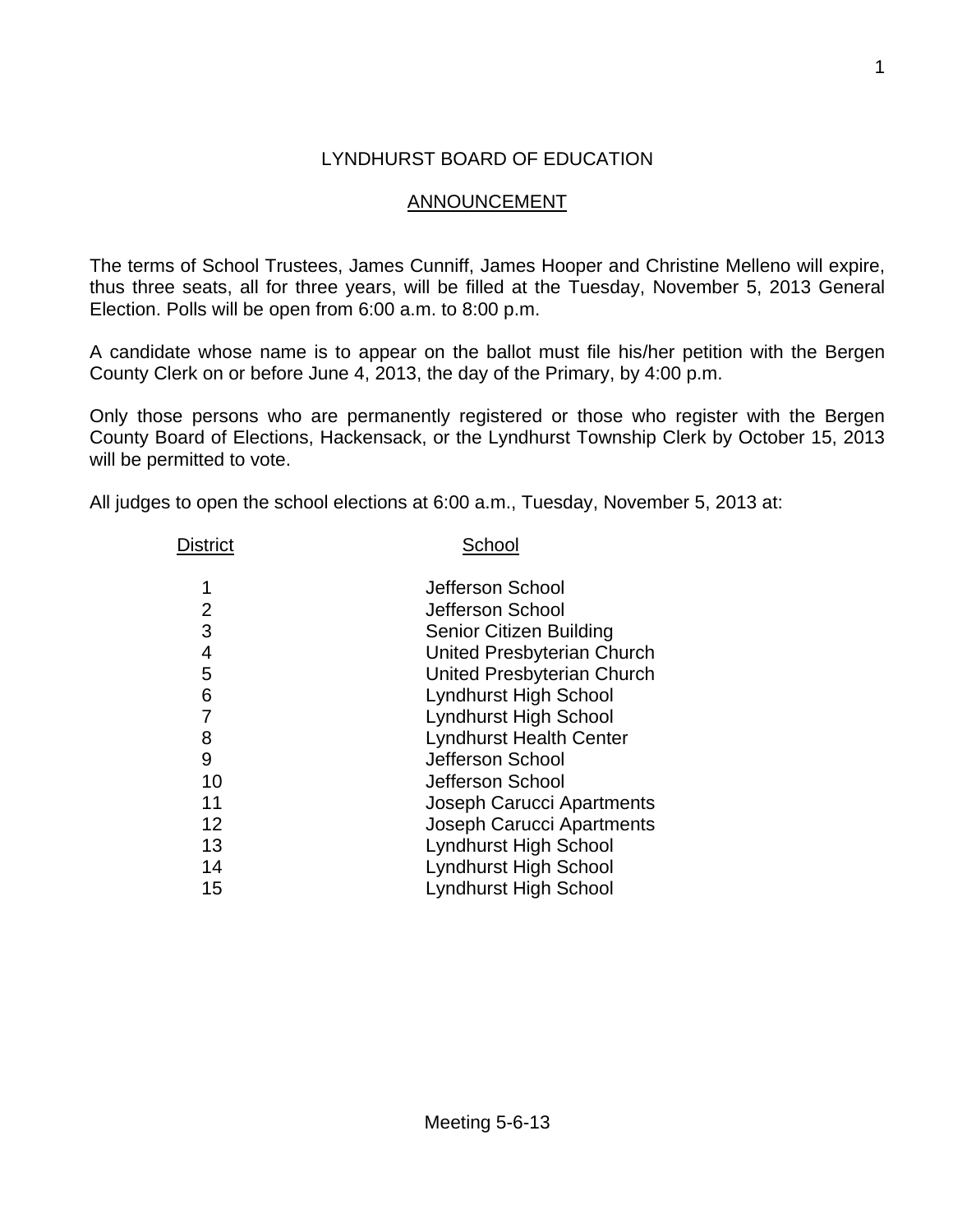Finance Committee: Thomas DiMascio, chairperson Christine Melleno Christopher Musto

Any Board member who takes exception to any of the following listed actions under the category of Finance may so indicate now and a separate motion for each of the excepted actions will be entertained.

| Motion made by                | second by | that the following Finance    |
|-------------------------------|-----------|-------------------------------|
| actions of the Board numbered | through   | exception actions be adopted. |

Roll Call For:

- 1. BE IT RESOLVED, by the Lyndhurst Board of Education that it has received and accepts the financial reports of the Secretary and Treasurer of School Monies for the month ended April 30, 2013 and certifies that the reports indicate that no major account or fund is over expended in violation of NJAC 6A:23-2.11(a) and that sufficient funds are available to meet the district's financial obligations for the remainder of the school year. A copy of the certification shall be included in the minutes.
- 2. BE IT RESOLVED, that the payroll for the month ended April 30, 2013 be and the same is hereby approved and ordered paid:

Payroll \$ 1, 878,222.76

3. BE IT RESOLVED, that the attached list of supplies received and services rendered to the Board of Education of the Township of Lyndhurst, County of Bergen, for the month ended May 6, 2013 be and the same are hereby approved and ordered paid:

| Charter School (Fund 10)         |             |
|----------------------------------|-------------|
| <b>Current Expense (Fund 11)</b> | \$          |
| Special Revenue (Fund 20)        | \$          |
| Debt Service (Fund 40)           | \$          |
| Total                            | S.          |
| <b>General Ledger</b>            | \$82,102.29 |

4. BE IT RESOLVED, that cafeteria services rendered to the Board of Education of the township of Lyndhurst, County of Bergen, for the Month of April 2013, be and the same are hereby approved and ordered paid:

| Payroll/Payroll Taxes | \$28,792.68 |
|-----------------------|-------------|
| Services              | \$33,855.60 |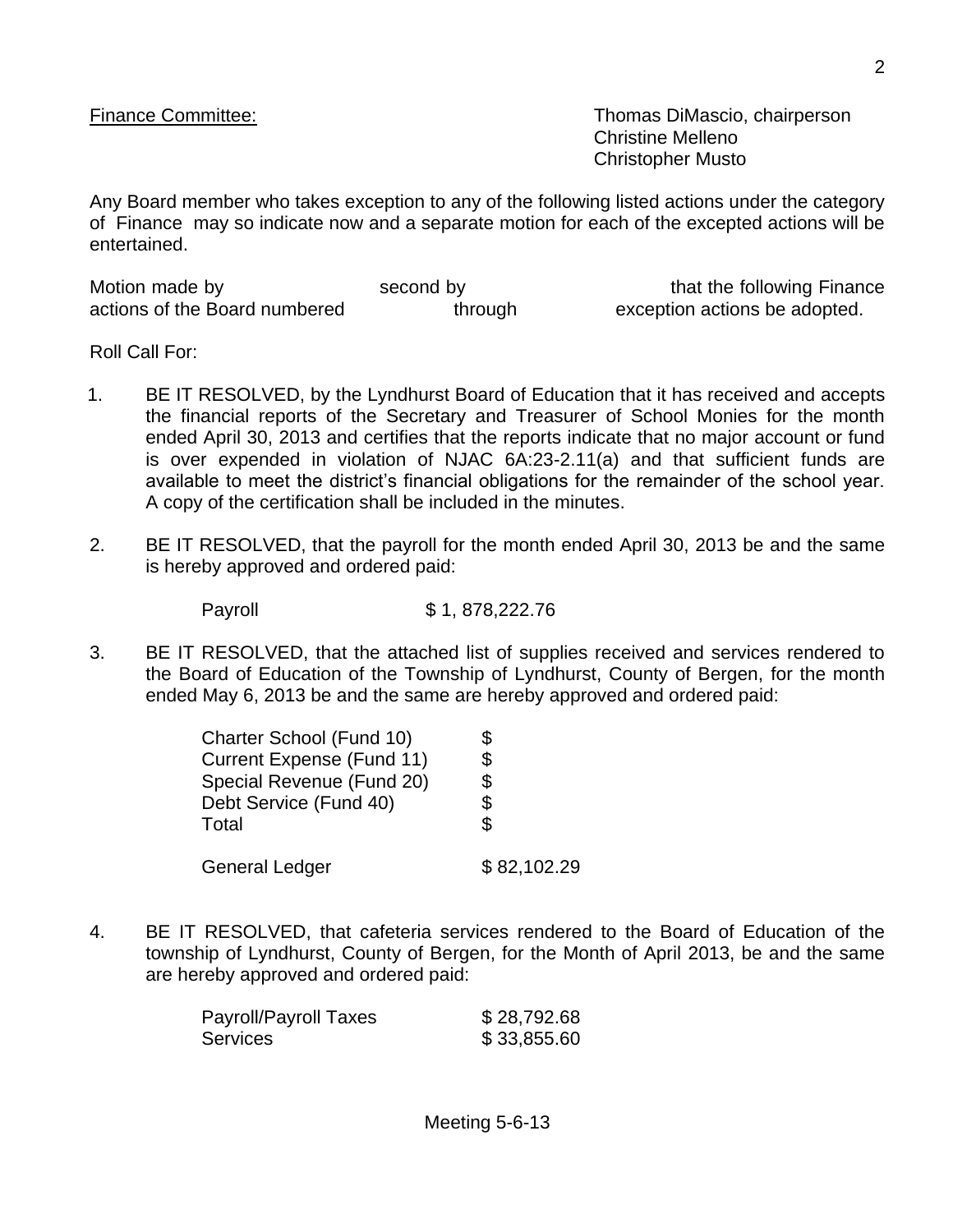- 5. BE IT RESOLVED, that the Lyndhurst Board of Education approve the attached transfers for the month of April 2013.
- 6. BE IT RESOLVED, that the Lyndhurst Board of Education approve the attached Tax Levy Remittance Schedule for the 2013-2014 school year.
- 7. BE IT RESOLVED, that the Lyndhurst Board of Education continue to participate in the South Bergen Workers Compensation Insurance Program for the 2013-2014 school year.
- 8. BE IT RESOLVED, that the Lyndhurst Board of Education approve the following tax shelter annuities:

AXA Equitable Life Assurance Society First Investors Corporation Langdon Ford Financial Lincoln Investments Metropolitan Life Insurance Company Northwestern Mutual Financial

- 9. BE IT RESOLVED, that the Lyndhurst Board of Education and the South Bergen Jointure Commission approve a Linkage Agreement in the amount of \$100,840.00 for the 2013- 2014 school year.
- 10. BE IT RESOLVED, that the Lyndhurst Board of Education approve a contract for Student-Only Participation between VHS, Inc. and the Lyndhurst School District for the 2013-2014 school year in the amount of \$15,000.00.
- 11. BE IT RESOLVED, that the Lyndhurst Board of Education contract with Realtime Information Technology, Inc. for student system software and support the 2013-2014 school year in the amount of \$36,250.80.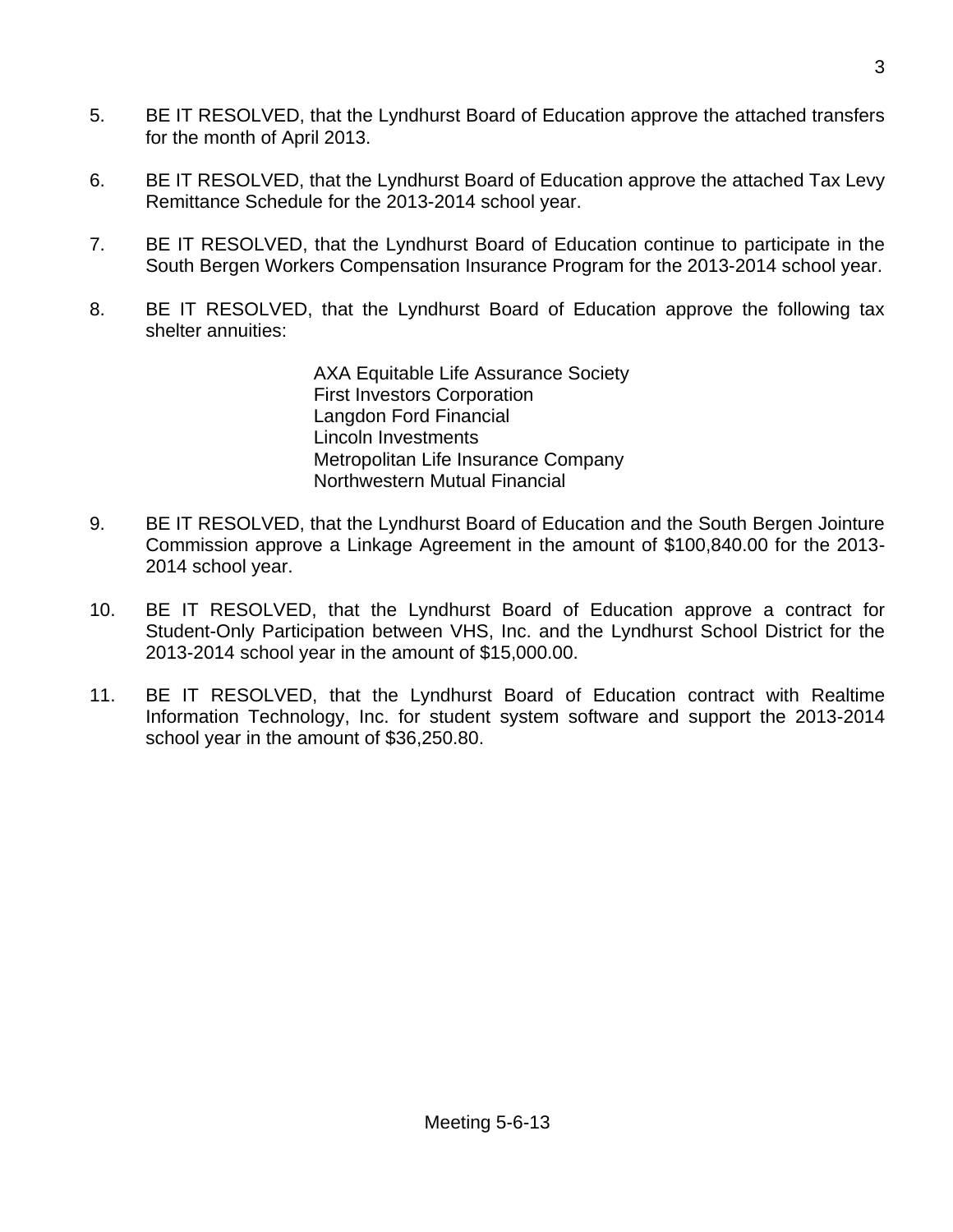James Hooper Sheri Jarvis

Any Board member who takes exception to any of the following listed actions under the category of Education & Curriculum Committee may so indicate now and a separate motion for each of the excepted actions will be entertained.

Motion made by **Second by** second by that the following Education & Curriculum Committee actions of the Board numbered through through exception actions be adopted.

Roll Call For:

1. BE IT RESOLVED, that the Lyndhurst Board of Education approve the articulation agreement between Lyndhurst High School and Bergen Community College for the following courses:

Mobile and Game Programming (GAM-111, 3 credits) Mobile and Game Programming PC Tech Concepts (INF-108, 3 credits) PC Tech Concepts

2. BE IT RESOLVED, that the Lyndhurst Board of Education approve the following new course for the 2013-2014 school year:

Introduction to Technical Theatre

3. BE IT RESOLVED, that the Lyndhurst Board of Education approve the following graduation schedule for June 2013:

> Lyndhurst High School Graduation June 20, 2013 6:30 p.m. High School Athletic Field

Elementary School Graduation June 21, 2013 5:30 p.m. High School Athletic Field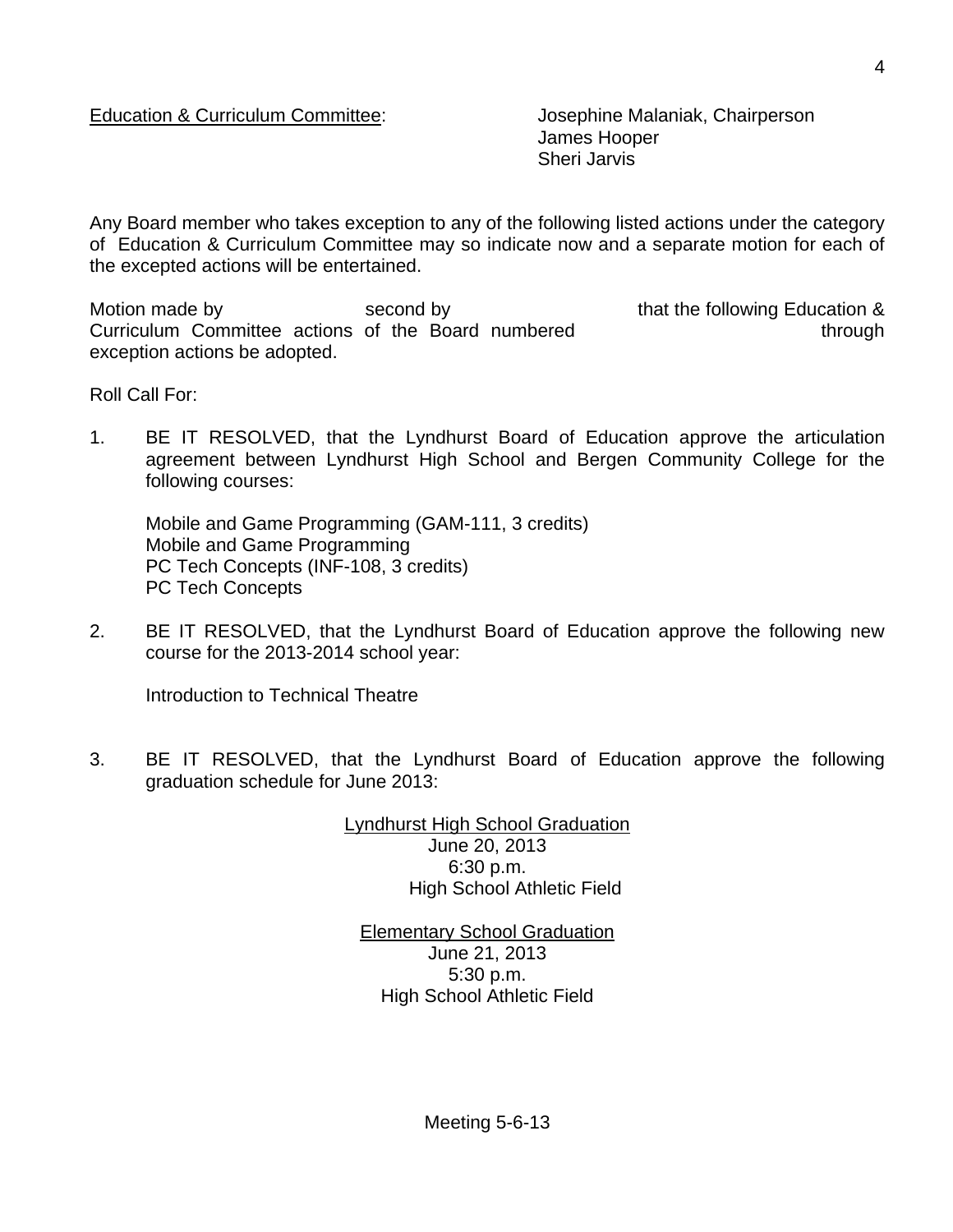Facilities & District Planning: Stephen Vendola, chairperson Josephine Malaniak Christopher Musto

Any Board member who takes exception to any of the following listed actions under the category of Facilities & District Planning Committee may so indicate now and a separate motion for each of the excepted actions will be entertained.

Motion made by second by second by that the following Facilities & District Planning Committee actions of the Board numbered through exception actions be adopted.

1. BE IT RESOLVED, that the Lyndhurst Board of Education conducted a School Bus Emergency Evacuation Drill on April 25, 2013 at Columbus School at 8:22 a.m. This bus evacuation drill was held by Lt. Robert Jankowski of the Lyndhurst Police Department. Also in attendance was David DiPisa, Business Administrator, Robert Giangeruso, Principal and Linda Kost, Transportation Coordinator.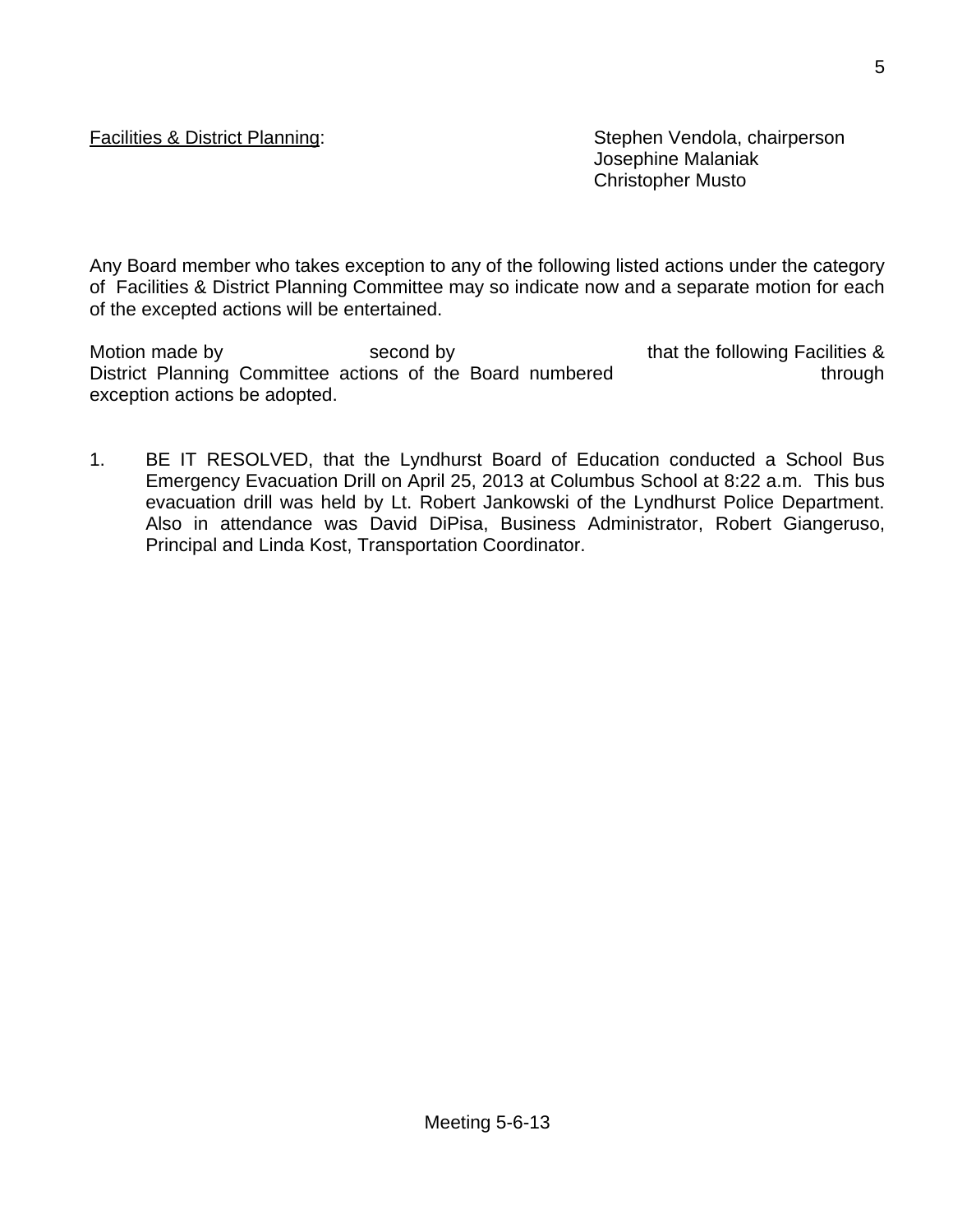## Rules & Regulations Committee: James Hooper, Chairperson

Josephine Malaniak Christopher Musto

Any Board member who takes exception to any of the following listed actions under the category of Rules & Regulations may so indicate now and a separate motion for each of the excepted actions will be entertained.

Motion made by Second by second by that the following Rules & Regulations actions of the Board numbered through exception actions be adopted.

Roll Call For:

1. BE IT RESOLVED, that the Lyndhurst Board of Education approve the following policy:

Policy 2121 Organization Chart Line of Responsibility

2. BE IT RESOLVED, that the Lyndhurst Board of Education approve the following use of school facilities:

| Organization          | Place                                  | Time, Date, Purpose                                                                                |
|-----------------------|----------------------------------------|----------------------------------------------------------------------------------------------------|
| Roosevelt School PTA  | Roosevelt School<br>Gym                | 6:00 p.m. $-8:00$ p.m.<br>5/30/13<br><b>Reflections Program</b>                                    |
| Washington School PTA | <b>Washington School</b><br>Auditorium | 6:30 p.m. $-8:00$ p.m.<br>5/14/13<br>Washington & Lincoln<br><b>Schools PTA General</b><br>Meeting |